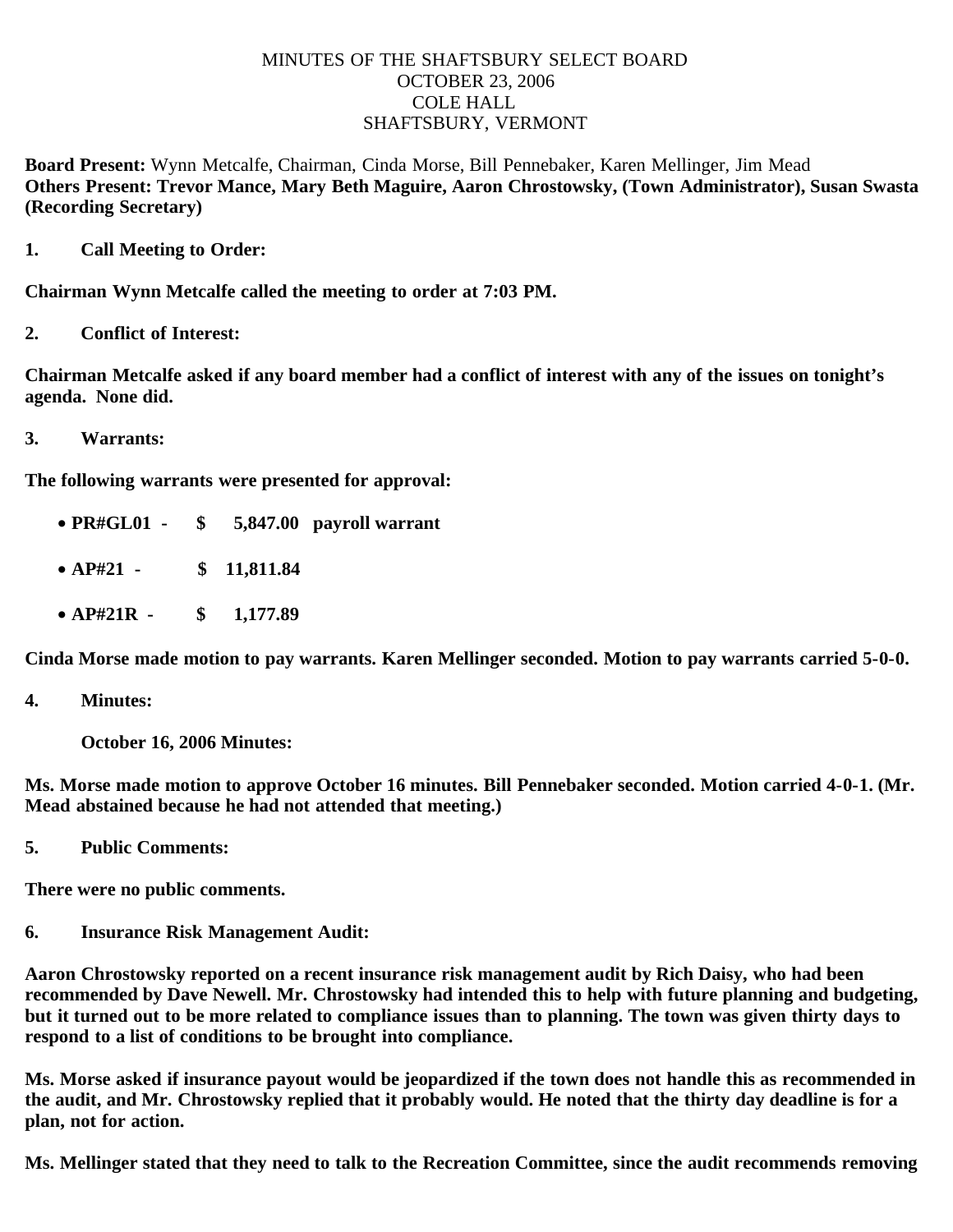**the playground. Mr. Pennebaker felt that the things that could be addressed relatively easily should be dealt with right away. Ms. Morse said that if Howard Park is closed in winter, which Mr. Chrostowsky confirmed, it can just be sealed off until spring.**

**Ms. Morse asked Mr. Chrostowsky to get estimates for next week as to what it will cost to solve the storage issues at the town garage. Chairman Metcalfe stated that a cabinet and container will not be a big deal, and should cost around \$400. Ms. Morse noted that there may be a training element to be addressed if there is sloppy handling going on.**

## **7. Sidewalk Update:**

**Mr. Chrostowsky reported that he has prepared a Request for Proposal (RFP) for the sidewalk design. He is waiting to hear back from Curtis Johnson, the Agency of Transportation official in charge of the grants, who supplied him with a template.**

**Ms. Mellinger said that she believes it is necessary to do a Request for Qualifications (RFQ) first. She asked Mr. Chrostowsky to look at the template for the RFQ and to make sure of the proper procedure with Mr. Johnson.**

**Chairman Metcalfe stated that they had received an email from Vermont Agency of Transportation Archeologist Duncan Wilkie suggesting that they hire Harkin to do the required archeology survey. Mr. Chrostowsky stated that they will negotiate the amount and regulate the scope and pace of the work.**

**Ms. Mellinger made motion to hire Harkin to do the archeology survey for the sidewalk project. Ms. Morse seconded. Motion carried 5-0-0.**

## **8. Landfill Update:**

**Mr. Pennebaker reported that grass is coming up everywhere and things look good. A new meter for methane measurement has been acquired. We still need to hear from Jeff Bourdeau on recertification, and need to start pushing on that, to ensure there will be no glitches.**

**Mr. Pennebaker asked what the Board wants to do about a supplemental environmental project. We must either come up with a project or pay the fine to the state. Ms. Mellinger suggested the Lake Paran millefoile problem, noting that the Lake Paran group will meet next week. Mr. Pennebaker stated that the Lake Paran Association is tax-exempt, so the Board could give them the money to handle the project.**

**Mr. Mead asked about work on the playground, and Mr. Chrostowsky replied that it has to be an environmental project and that it can't supplant something the town was budgeting for. Chairman Metcalfe suggested planting trees. Mr. Pennebaker asked about a possible Historical Society project, and Chairman Metcalfe noted that gravestone repair might be a possibility. Ms. Mellinger asked if the Grange is a nonprofit organization. She stated that she would much rather see the money used in town than paid to the state. Ms. Morse asked Mr. Chrostowsky to check with the state on these project ideas.**

**Mr. Pennebaker stated that there is now a huge pile of mulch at the landfill. Mr. Chrostowsky said that this had just been done, and that he had talked to the road foreman about spreading some of it around.**

**Mr. Chrostowsky reported that the methane venting system to be designed by DuBois and King includes all fees in the contract amount of \$5200. They will develop a health and safety plan for whoever installs it. Chairman Metcalfe asked Mr. Chrostowsky to mention installing the ditch to Highway Foreman Ron Daniels. He also suggested that Mr. Chrostowsky put together an RFP to get a couple of people looking at the project in case Mr. Daniels does not have time to do it. Mr. Chrostowsky said an RFP is ready.**

**Mr. Chrostowsky reported that Ben Hulett will install the methane monitor at the Eastman property.**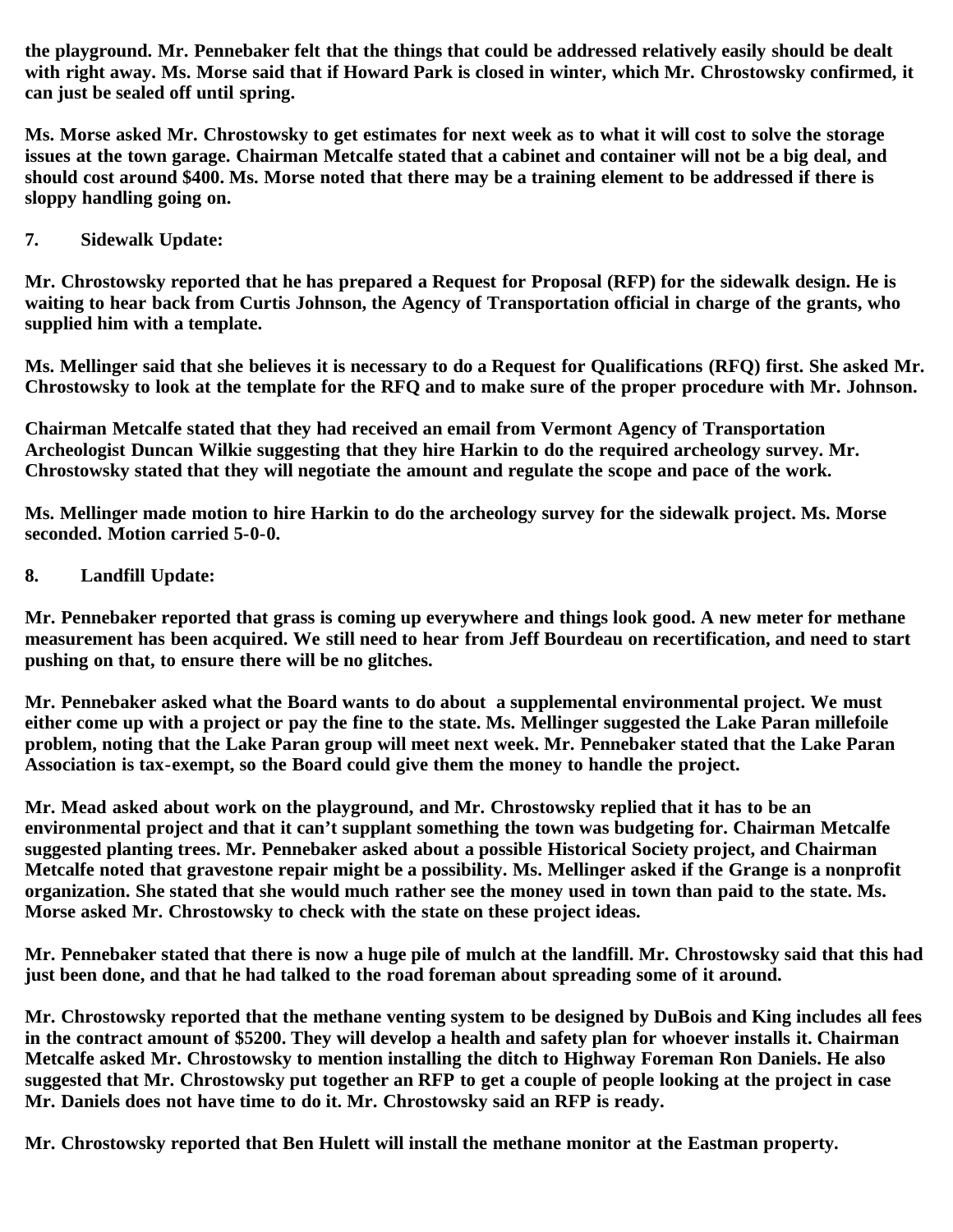## **9. Other Business:**

**Chairman Metcalfe reported that Barry Mayer is willing to have his name put forth as a Trustee of Public Funds.**

**Ms. Morse made motion to appoint Barry Mayer as a Trustee of Public Funds. Mr. Pennebaker seconded.**

**Ms. Mellinger noted that two people will be needed, since Barth has submitted his resignation. She asked Ms. Morse if her husband might be interested and Ms. Morse agreed to ask him. Ms. Mellinger also suggested Lucy Robinson, and Ms. Morse agreed to ask both Bill and Lucy.**

**Motion to appoint Barry Mayer as a Trustee of Public Funds carried 5-0-0.**

**Chairman Metcalfe stated that Diane Kalt had purchased four Shaftsbury cemetery lots in 1983 and would like to sell back two of then. This would be at the original purchase price of \$383 for both. Chairman Metcalfe recommended buying the lots because they are now worth \$350 apiece.**

**Ms. Mellinger made motion to purchase two cemetery lots from Diane Kalt for \$383. Mr. Pennebaker seconded. Motion carried 5-0-0.**

**Ms. Mellinger reminded Board members of the Grange meeting tomorrow night, and Chairman Metcalfe said that this will be a candidates night rather than a meeting.**

**Ms. Mellinger asked about progress on the town road plan. She noted that a template had been prepared, and she wants to be sure it is being filled in. Mr. Chrostowsky stated that Mr. Daniels is filling it in slowly but surely. Board members agreed that Mr. Daniels should attend the first Board meeting of every month to report on road work. Ms. Morse stated that she believes there needs to be some expectation for completing the template, even if it's only writing up one or two roads a week.**

**Ms. Mellinger asked about progress on Policies and Procedures and Conflict of Interest. Ms. Morse replied that it is behind schedule and stated that the disability item should be ready for next week.**

**Ms. Morse reported that the Economic Development Committee received a draft of the sewer survey from the UVM Center for Rural Studies, and has edited and returned it. The final version should be ready by the end of next week and go out in mid-November.**

**She thinks the survey will yield good concrete information on the collective sentiment of the community. The Economic Development Committee will meet tomorrow night.**

**Chairman Metcalfe reported that state trooper Jesse Robison had been attacked by a dog belonging to the Strohmaier girl on East Road. Animal Control Officer Traci Mulligan is sending a vicious dog letter. Trevor Mance and Mary Beth Maguire noted that the same dog had bitten one of their drivers.**

**Chairman Metcalfe stated that two weeks ago the Planning Board meeting had been warned for Tuesday but had taken place on Monday. This was a warning error.**

**Chairman Metcalfe reported that the police have been continuing to patrol back roads. There have been no more shooting incidents, but no one has been apprehended. He reported that the DRB had approved the final site plan for Whitman's Feed Store. It went through pretty easily, with some discussion on parking.**

**Chairman Metcalfe asked Mr. Chrostowsky to be sure the Bennington Banner is on the list to receive meeting agendas. Noting that the budget is on next week's agenda, he asked Board members to look at the budget worksheet and suggest additions or changes, and to come up with questions for people to help them prepare in advance.**